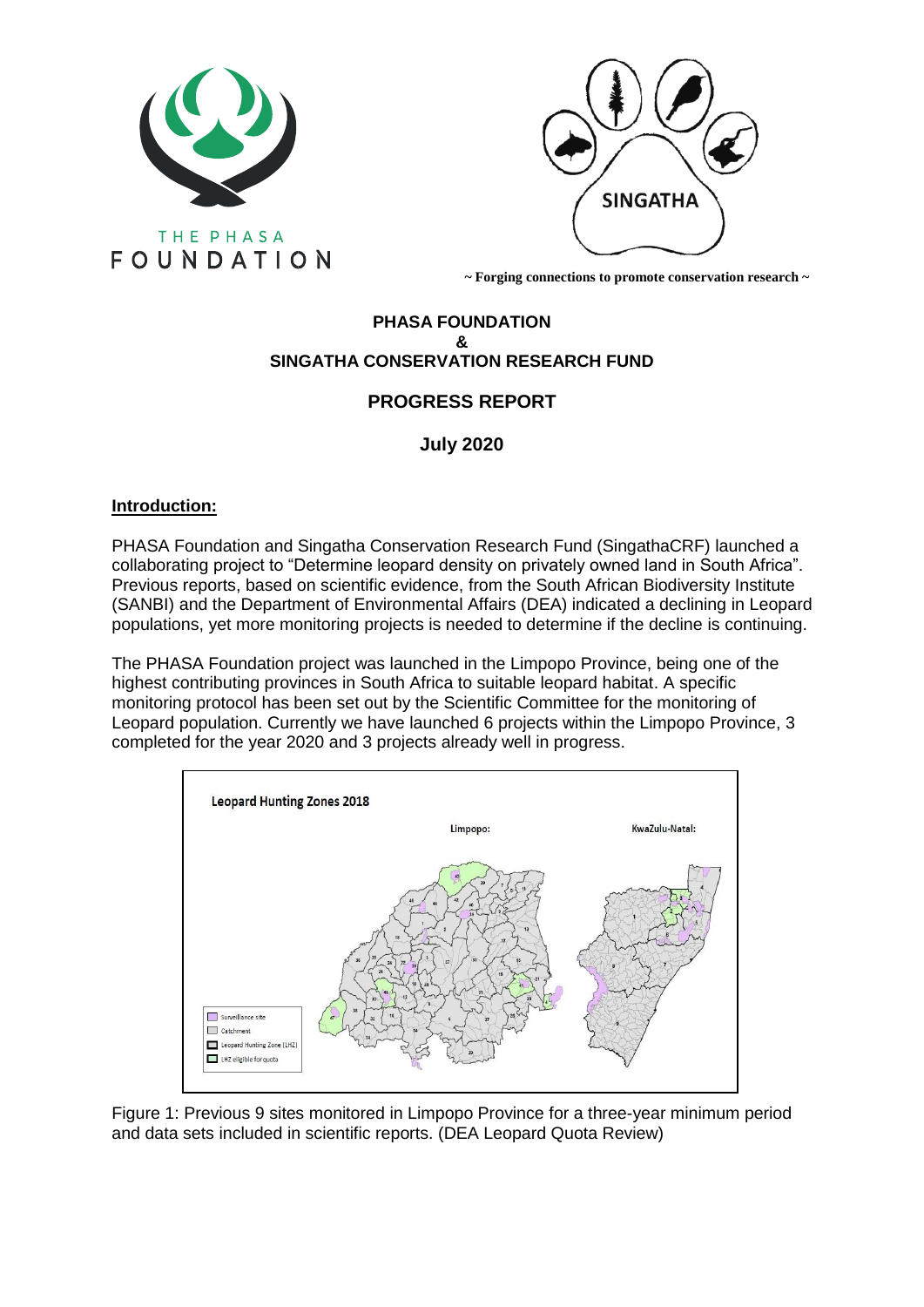

Figure 2: PHASA Foundation 6 monitoring sites for 2020.

# **Methodology:**

# **1. Leopard Activity Mapping:**

The set-up of a project consists of various role-players, equipment, and logistics. Projects are identified through suitable locations consisting of a minimum of 10 000Ha property, this can be one property or a few adjacent properties, and Leopard habitat preferences. At respective sites we engage with landowners, staff members from the communities and Professional hunters, through this we combine knowledge and expertise in hope to improve the monitoring. We also advise and educate members on the methodology during a workshop held at the respective monitoring locations before the projects starts. Citizen Science has been a big part of research for several years and have had some major successes, especially for wildlife monitoring. We use citizen science to not only gain benefit through added data, but also allow non-scientist to take part in important monitoring projects. Through the PHASA Foundation Leopard monitoring project we have trained staff members in taking theoretical methodology, applying it practically and setting up projects on their properties, doing data collection through leopard activity logging and setting up camera trap stations. This has allowed general members of the public to take part in science projects, without having a formal degree or qualification. By doing this we have noticed that members take responsibility for the project just as much as we do, they see the importance of obtaining data and sharing their knowledge with us. For the first phase of the project we require property staff members to log the activity of leopards, such as: tracks, drag marks, kills made by leopards, scat or real time sightings. An image is taken of the activity to be logged (tracks, kill, scat, or sighting), the GPS position is recorded, and the GPS record is loaded onto a Google map file. These GPS positions aids and verifies camera trap stations. This method engages working relationships between the monitoring team, landowners, and staff members. It saves a great deal of time when setting up each project and in return retains funds to be used for more projects around the province.



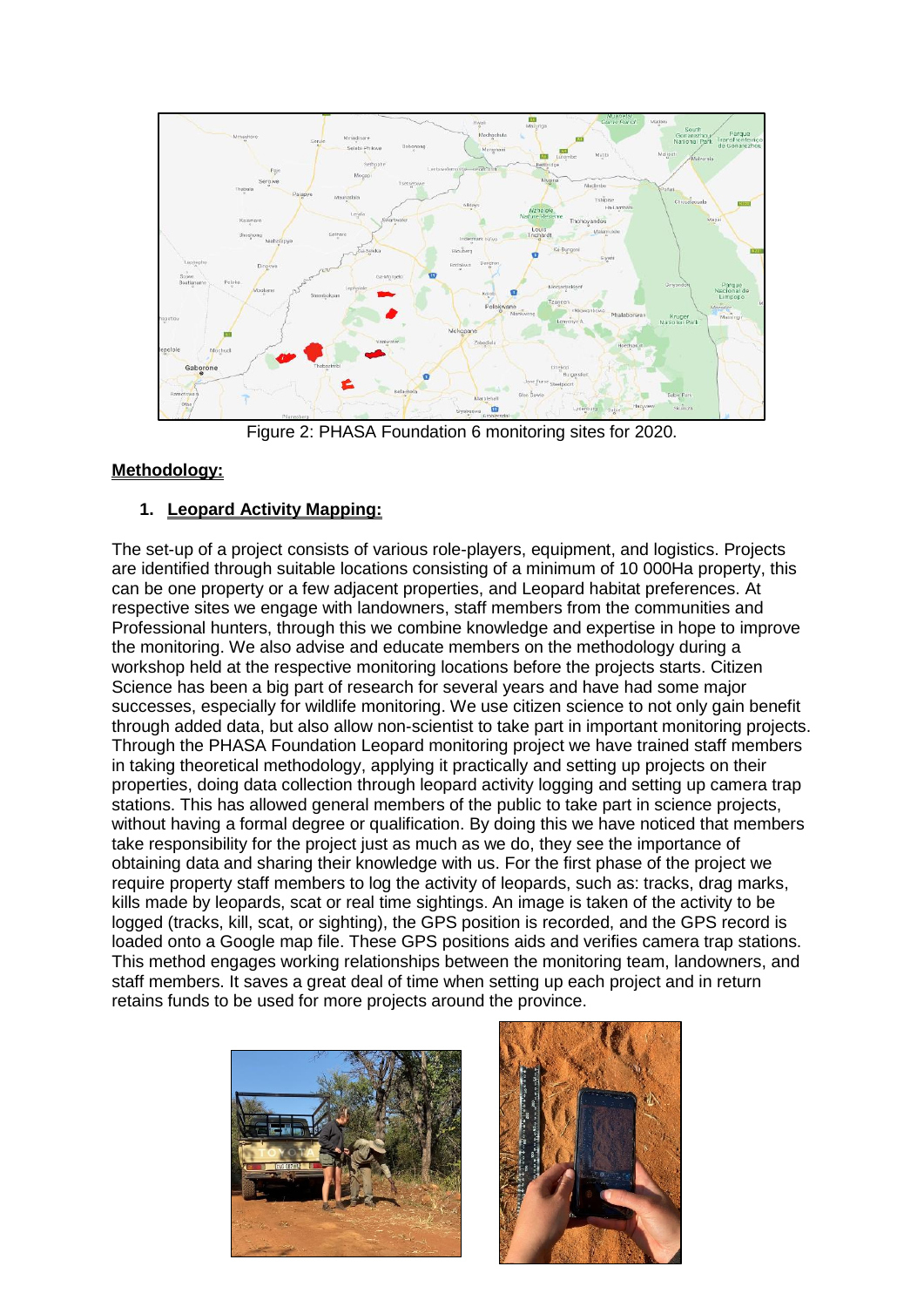# **2. Camera trap surveys:**

Using the methodology as prescribed by the Scientific Steering Committee, we have set-up 6 projects thus far. The methodology requires:

- Monitoring sites not less than 10 000Ha in size
- Camera trap station, consisting of 2 cameras opposite of each other, stations placed between 2 – 5km apart, covering a female home range
- Camera traps are placed along; roads, drainage lines, water sources and game trails where chances are maximized for capturing leopard movement.
- Camera traps is mounted on trees or steel droppers, about 45cm above ground, across from each other in attempt to capture both sides of the animal for better identification
- Camera trapping occasions are divided into 24hr cycles, monitoring will continue for 45 – 60 trap nights covering 10 000Ha

Camera trap stations are set-up by the monitoring team and property staff members. Every two weeks camera traps are serviced, changing SD cards, and replacing with empty cards, checking battery level, and ensuring camera station is still in the correct position. Every other week, staff members are requested to check up on stations, incidents occur where larger animals push camera traps into the wrong positions, and this affects the capturing of animals

# **Equipment:**

PHASA Foundation purchased equipment to set-up 3 simultaneous projects. The project equipment consists of:

| <b>Equipment</b>            | Quantity |
|-----------------------------|----------|
| Trail cameras               | 120      |
| Steel protective casings    | 120      |
| <b>12V Batteries</b>        | 150      |
| Connector cables            | 150      |
| Voltage meters              | 2        |
| 32Gig SD Cards              | 240      |
| <b>External hard drives</b> | 5        |

We hope to purchase additional equipment to be able to cover more projects in the next year.



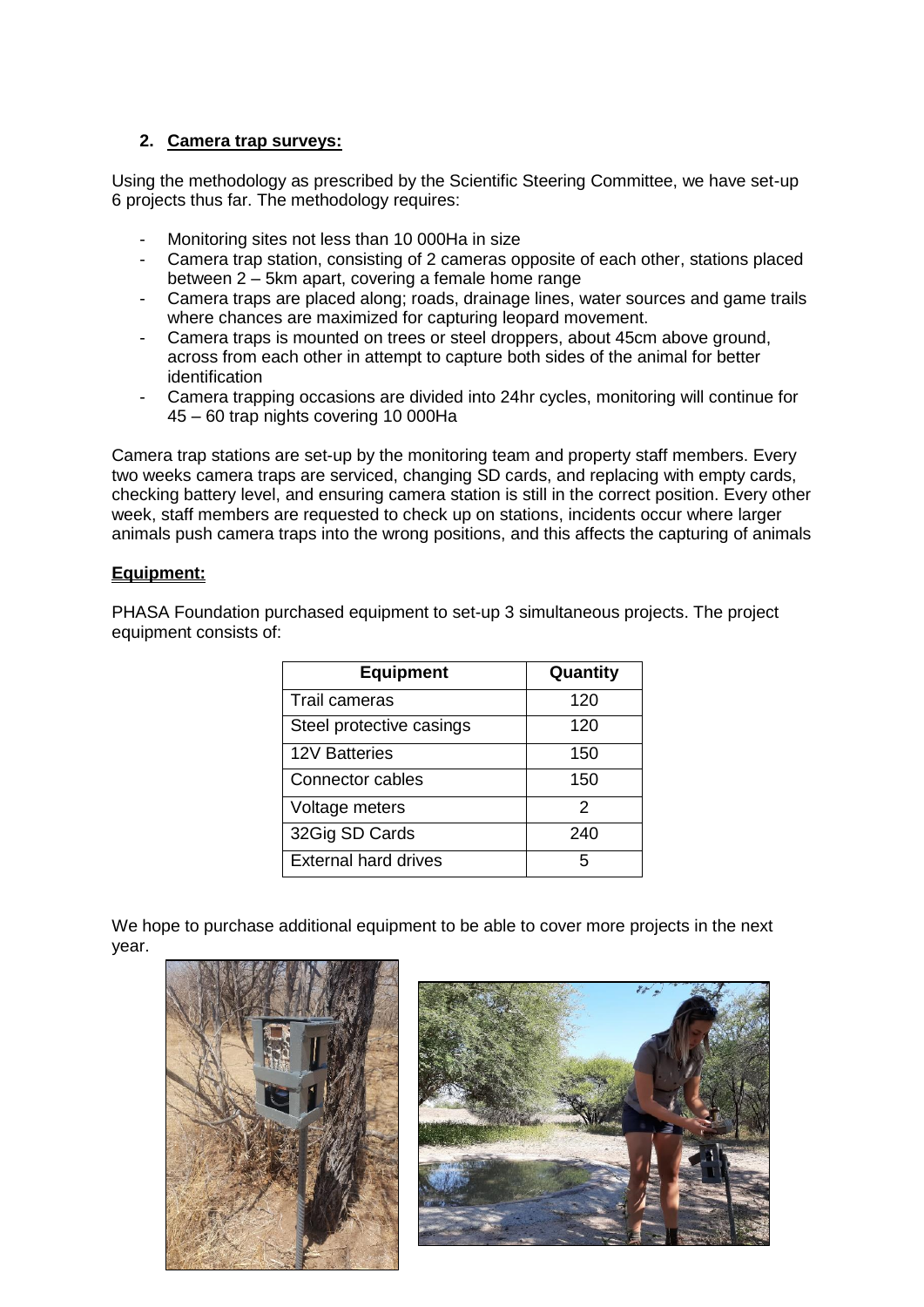## **Project report:**

This progress reports includes information on monitoring:

- Start and end date
- Property size
- Equipment used
- Service dates
- Relevant project information
- Data processing and indications of data



PHASA Foundation monitoring sites

# **Projects:**

- **1. Rhinoland**
- **2. Dwaalboom**
- **3. Thaba Tholo**
- **4. Rooiberg**
- **5. Nyati**
- **6. Waterberg**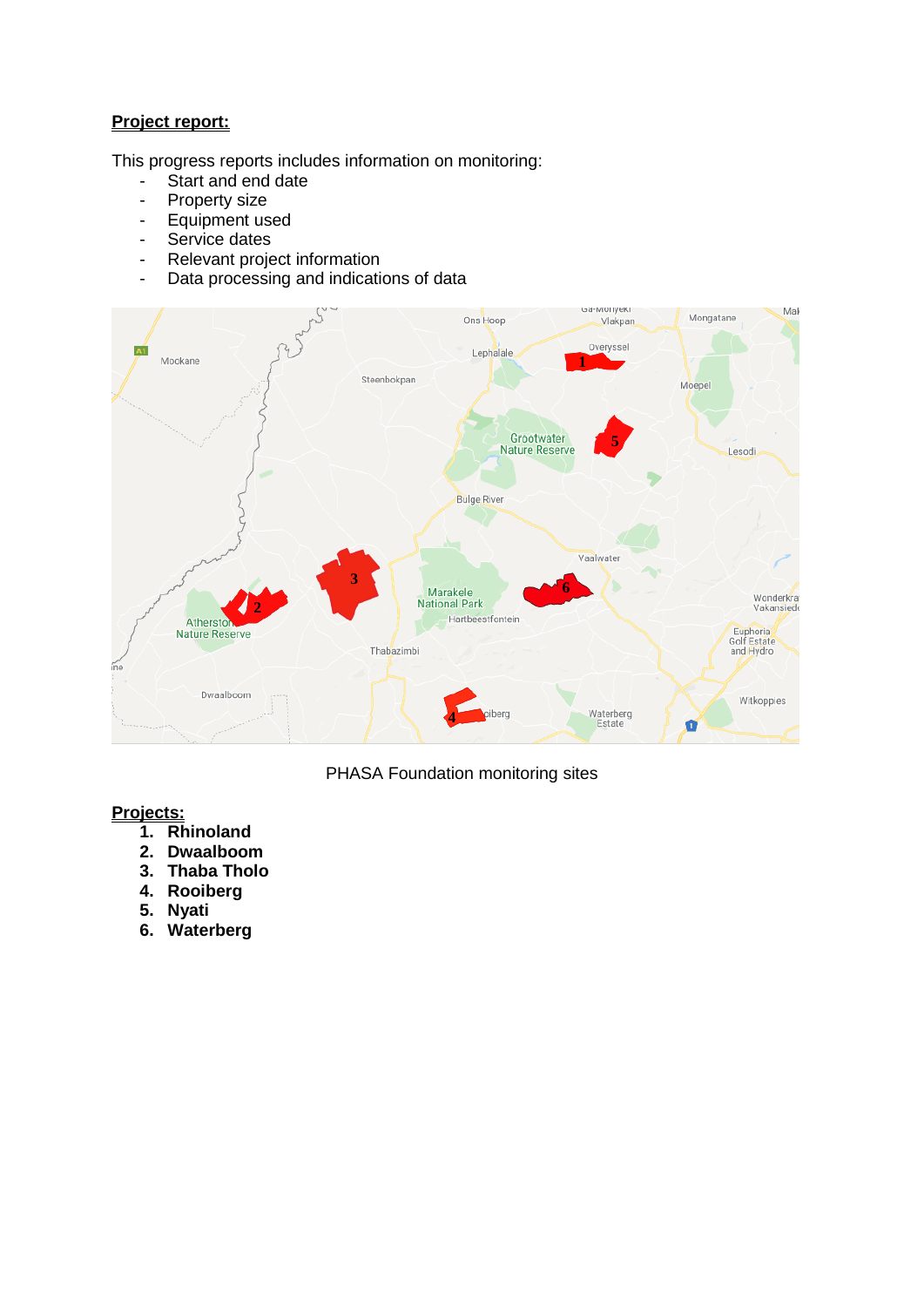## **Project 1: Rhinoland**



**Monitoring date**: 8 November 2019 – 7 January 2020

**Property Size**: 12000Ha

# **Equipment:**

- 40 x Trail Cameras
- 40 x Steel protective casings
- 45 x 12V Batteries
- 40 x Connector Cables
- 40 x 32Gig SD cards

#### **Project details:**

The first project for the PHASA Foundation Leopard Monitoring project, we were able to set up by 8 November 2019.The Rhinoland Project is divided between two properties and collectively 12 000 ha in size, thus, 20 camera trap stations were strategically spread out across the two properties in order to cover the entire study area as to increase the probability of capturing leopard on the camera traps. During December 2019 we had over 600 images of leopards, this assisted us to identify individuals and place future data in their identity folder. By the end of the project we were able to identify a possible 8 females and 3 males.

After each service, the data is processed and filtered immediately. This process consists of sorting through the data and filing it, according to the station number and individual camera number. Any leopard footage is stored in a separate folder which is then later used during the identification process. The identification of leopards is done looking at their different coat patterns. All identification data compiled are peer-reviewed, this ensures that the project remains unbiased towards the objectives.

Cameras was retrieved from this property as the monitoring period for this block has reached the end. Monitoring team is currently busy analysing data. Final report will be submitted to PHASA Foundation and the South African National Biodiversity Institute.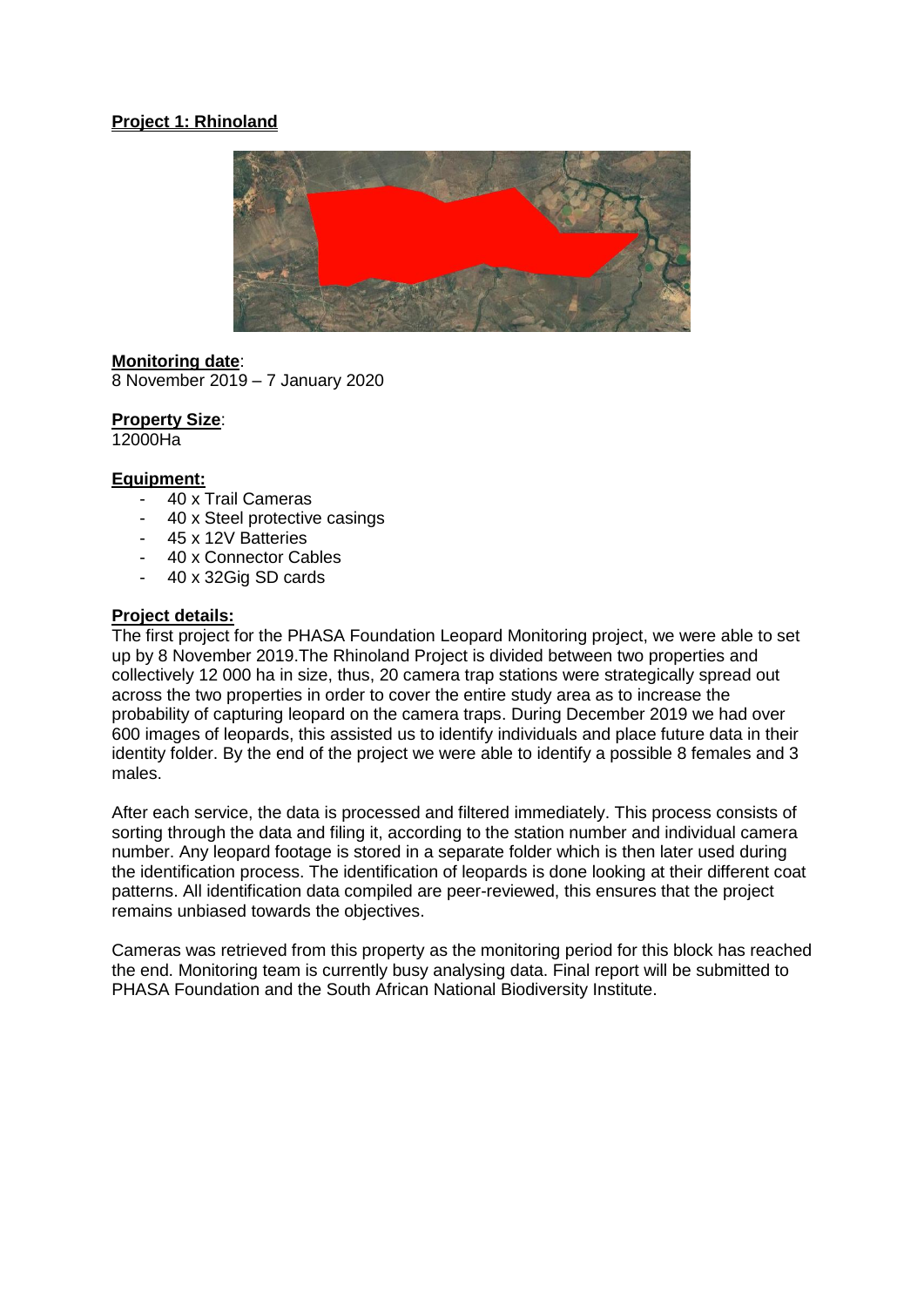#### **Project 2: Dwaalboom**



**Monitoring date**: 28 January 2020 – 5 May 2020

#### **Property Size**:

11500Ha

#### **Equipment:**

- 40 x Trail Cameras
- 40 x Steel protective casings
- 45 x 12V Batteries
- 40 x Connector Cables
- 40 x 32Gig SD cards

#### **Project detail:**

At the end of January 2020, the leopard monitoring project continued on three adjacent properties, Haakdoorn, Elandskloof and Boelani, in Thabazimbi, towards Dwaalboom. The three properties are collectively just over 10 000 ha in size, thus, 20 camera trap stations had to be divided and strategically spread out across the three properties in order to cover the entire study area as to increase the probability of capturing leopard on the camera traps. On the  $28<sup>th</sup>$  of Janauary 2020, the first number of cameras were active and the sampling period officially started for this block

The cameras were serviced the first time on 13 February 2020. The only major problem was the SD cards that filled up quite quickly. During the second service period on 17 March 2020, the problem was addressed and most of the 16GB SD cards were replaced with 32GB SD cards. The SD cards were used on a rotational basis, thus, as soon as the cards were retrieved from the field, the data on the SD cards were downloaded onto an external hard drive and the SD cards were cleared in order to have it ready for the next service period. By always having an extra set of SD cards clean it reduced the time spent in the field and further reducing the window for unforeseen technological problems. The camera stations on Boelani was removed during the second service period, since the property was sampled from November 2019, the cameras completed the full sampling period. These 4 stations were moved to Elandskloof and additional stations were added to Haakdoorn. Prior to moving the camera trap stations into the new area, five females and two male leopards were already identified on the three properties. The camera trap stations on Elandskloof and Haakdoorn continued to be sampled for another 45 days, counted from 17 March 2020, in order to complete the sampling period for the second batch of camera trap stations added to the above-mentioned properties.

After each service the data was processed and filtered immediately. This process consists of sorting through the data and filing it, according to the station number and individual camera number. Any leopard footage is stored in a separate folder which is then later used during the identification process.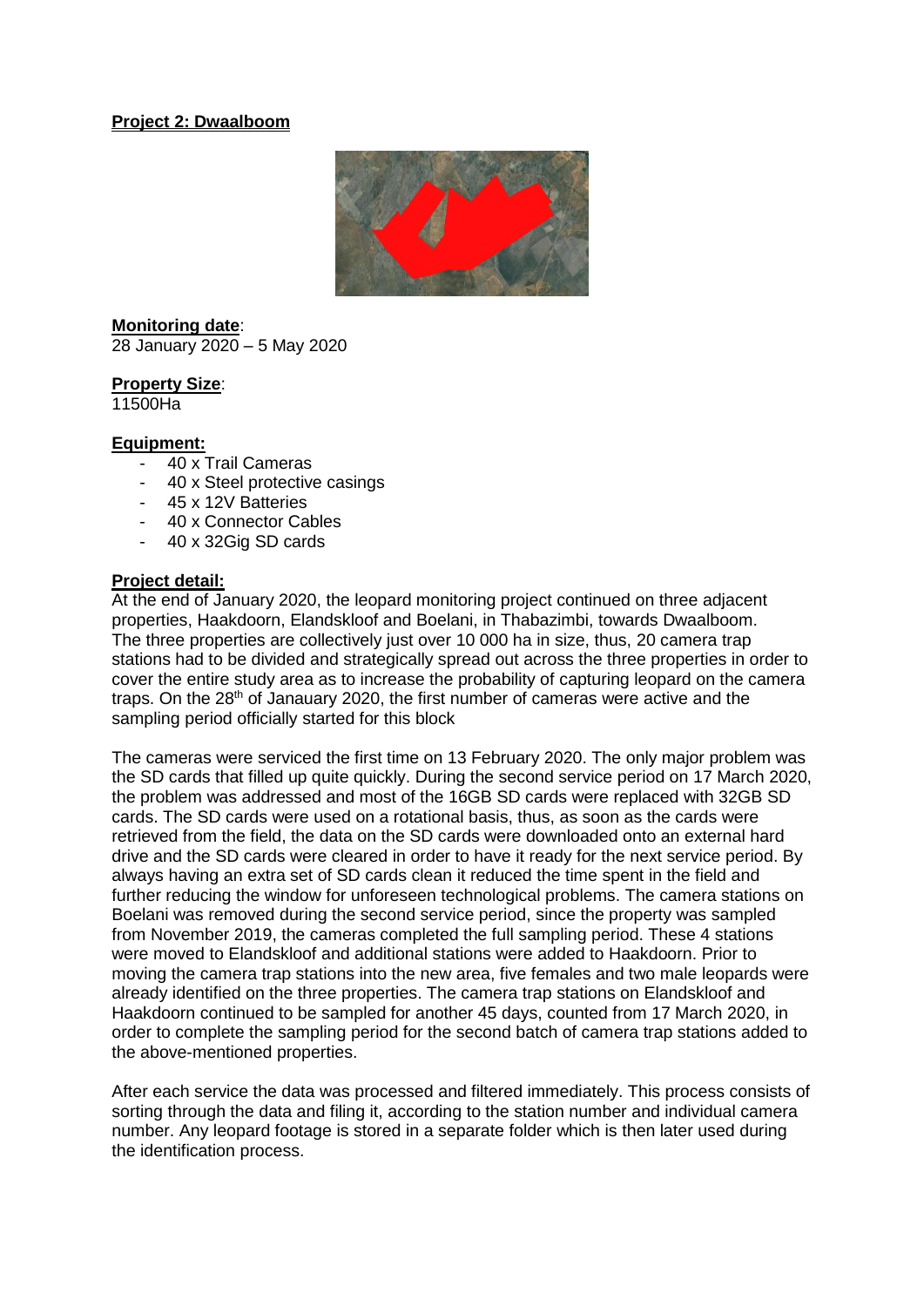Due to limitations of lockdown, property staff assisted with data collection and the project was able to continue successfully.

On the 1<sup>st</sup> of May the Monitoring team from PHASA Foundation was able to travel around with exemption permits. The cameras were retrieved from the properties on 5<sup>th</sup> of May 2020, as the monitoring period for this block has reached the end. Monitoring team is currently busy analysing data. Final report will be submitted to PHASA Foundation and the South African National Biodiversity Institute.

#### **Project 3: Thaba Tholo**



**Monitoring date**: 3 March 2020 – 15 June 2020

**Property Size**:

20 000Ha

#### **Equipment:**

- 40 x Trail Cameras
- 40 x Steel protective casings
- 45 x 12V Batteries
- 40 x Connector Cables
- 40 x 32Gig SD cards

#### **Project detail:**

Thaba Tholo comprise of 35 000 ha in size and thus it was decided to only sample 20 000Ha and to divide the property into two blocks for sampling. An area of approximately 10 000 ha was sampled as the first bloack and after 45 days, the camera stations were relocated to the next 10 000 ha block.

The first block in the North West corner of the property comprised of 20 camera trap stations strategically placed throughout this block, on the  $3<sup>rd</sup>$  and  $4<sup>th</sup>$  of March 2020, as prescribed by standards and recommendations.

The stations were serviced for the first time on the 16<sup>th</sup> of March 2020. Most of the 16 GB SD cards were then also replaced with 32 GB cards. With little damage to our camera traps, alternative deterrent methods had to be used to limit equipment damage.

After the first service the country went into a national lockdown with travel restrictions. Thaba Tholo placed their property under lockdown and our team was not allowed to enter. Due to these circumstances we made the necessary arrangements with management at Thaba Tholo and local monitoring assistants to assist with servicing the camera traps and collecting the data. We also provided Antonie (monitoring assistant) with the extra equipment and storage he would need to continue. The cameras were serviced a second and third time, 2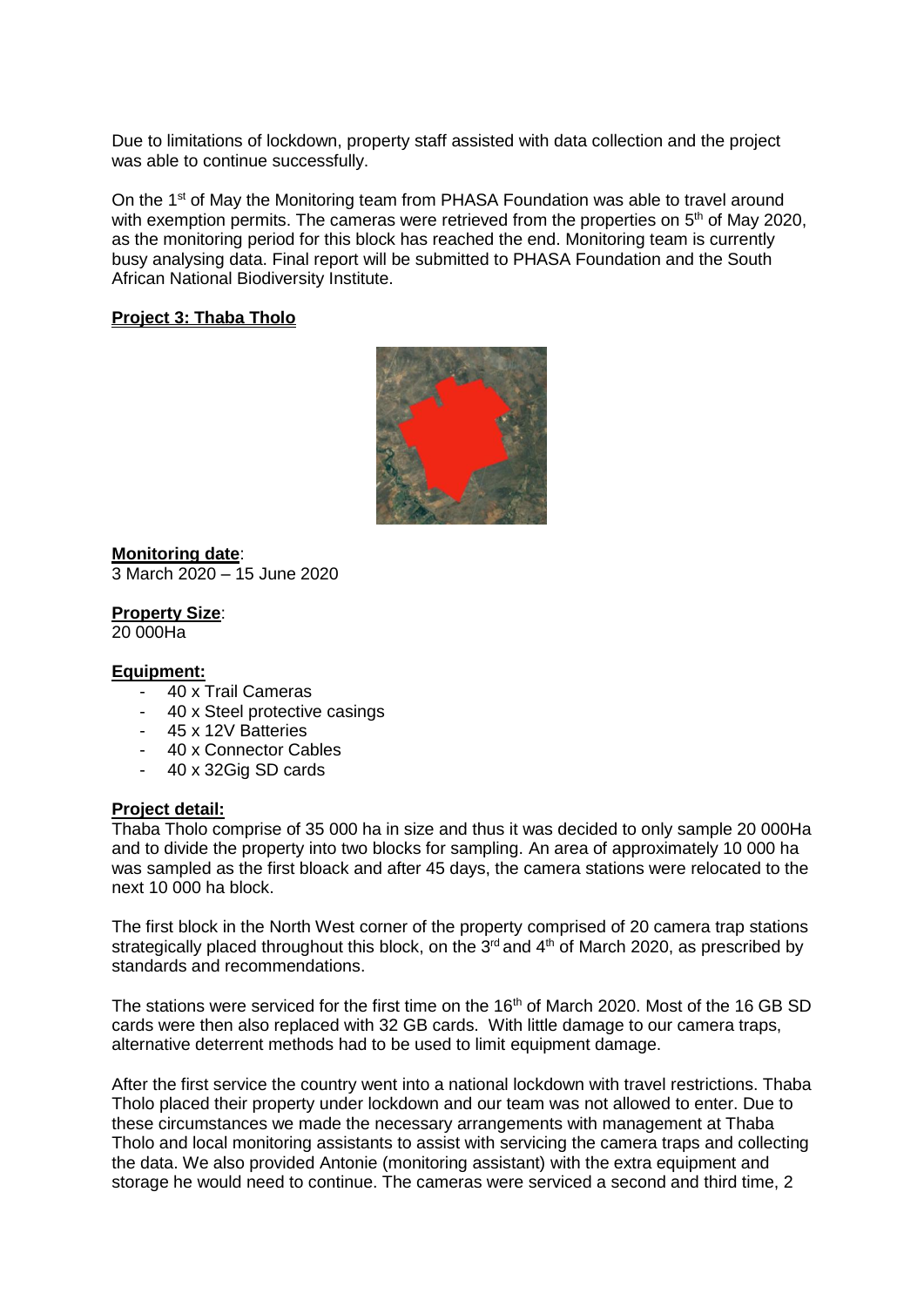April 2020 and 15 April 2020 respectively. Unfortunately, elephants were more abundant resulting in three of the camera trap stations to be relocated to reduce interaction and further damage to the cameras. The repositioning of two of the stations took place on the  $8<sup>th</sup>$  of April 2020 and the last one on 22 April 2020.

Monitoring assistant shared leopard data with us via WhatsApp or WeTransfer which enabled us to continue with the identification of the leopard. The sampling period for this block came to an end and the cameras were moved to the next block on Friday, 1st May 2020. Three of the camera stations were already relocated as previously mentioned, those three stations remained at their current location for a full sampling period of 45 days. Thus, only 17 stations were moved to the next block. The cameras were serviced a second and third time, 12 May 2020 and 23 May 2020 respectively.

After each service the data was processed and filtered immediately. This process consists of sorting through the data and filing it, according to the station number and individual camera number. Any leopard footage is stored in a separate folder which is then later used during the identification process.

On the 1st of May the Monitoring team from PHASA Foundation was able to travel with exemption permits. Due to the health risk, the team was still unable to gain access to Thaba Tholo, Antonie was able to retrieve and share the data. During the final service on the 15<sup>th</sup> of June, cameras were retrieved, and the monitoring period came to an end. A total of 7 females and 5 males were identified. Monitoring team is busy with data analyses. Final report will be submitted to PHASA Foundation and the South African National Biodiversity Institute.

# **Project 4: Rooiberg**



**Monitoring date**: 19 May 2020

**Property Size**:

11 500Ha

## **Equipment:**

- 40 x Trail Cameras
- 40 x Steel protective casings
- 45 x 12V Batteries
- 40 x Connector Cables
- 40 x 32Gig SD cards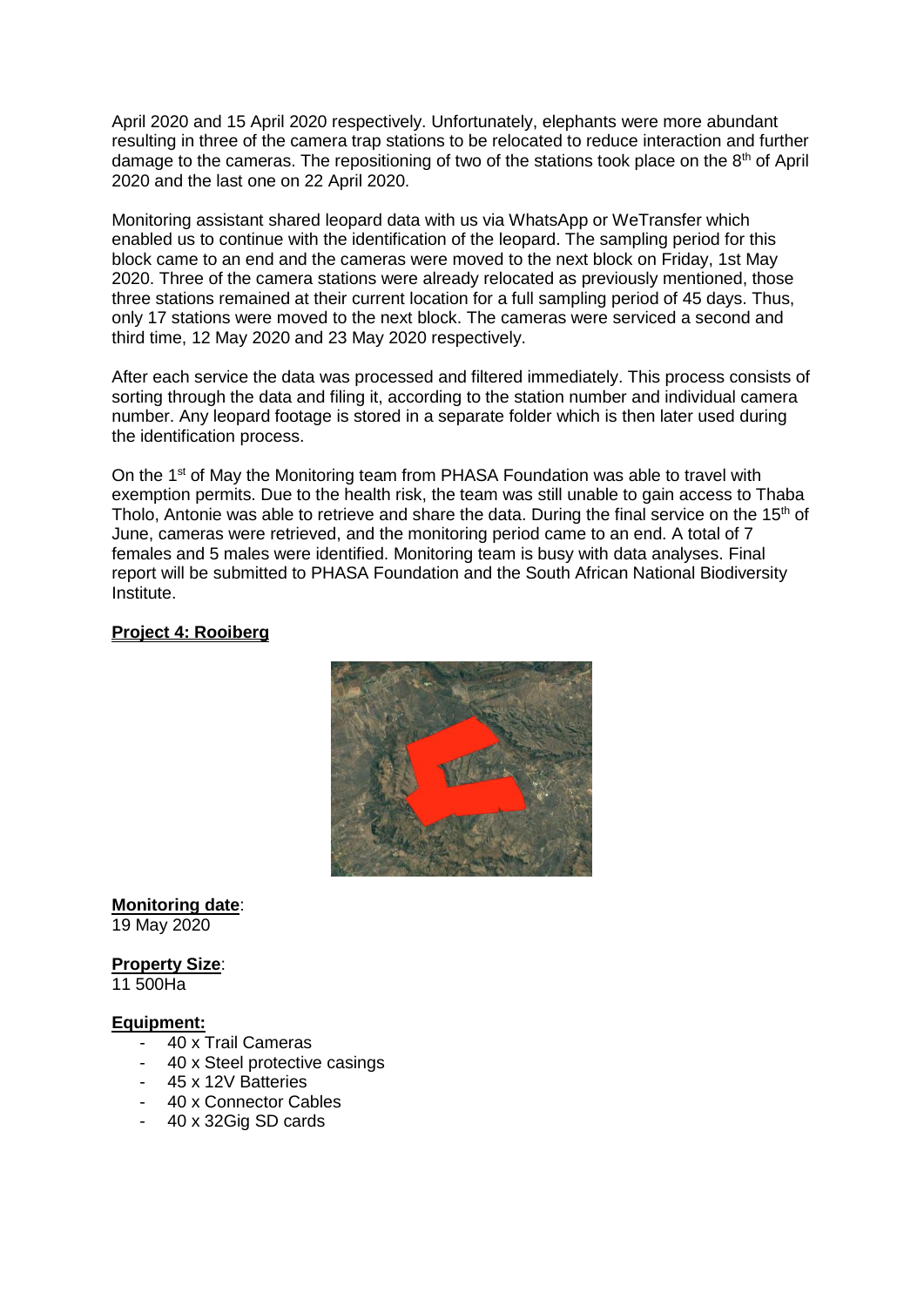#### **Project detail:**

The Rooiberg Project consist of 4 adjacent properties of 11 500Ha in total. First set of 20 Stations was set-up on Monate, Yzerfontein and Paardekraal. Previous leopard monitoring data on Monate was used to place stations in high possibility capture areas. Logging of leopard activity and camera trap set-up was done simultaneously. The first service took place on 4 June 2020, and second service on the 19<sup>th</sup> of June. During the first service 5 stations, was successful in capturing leopards. During the third service camera stations were moved to next part of the project to complete monitoring area. No problems occurred during monitoring and the data already indicated 4 females and 5 males. The first service for the 2<sup>nd</sup> phase of this project was on 20 July and data will be sorted for further identification and analyses.

After each service the data was processed and filtered immediately. This process consists of sorting through the data and filing it, according to the station number and individual camera number. Any leopard footage is stored in a separate folder which is then later used during the identification process

Monitoring team is busy with leopard identification which will then be sent for peer-review. Final report will be submitted to PHASA Foundation and the South African National Biodiversity Institute.

## **Project 5: Nyati**



# **Monitoring date**:

4 June 2020

**Property Size**: 12 000Ha

#### **Equipment:**

- 40 x Trail Cameras
- 40 x Steel protective casings
- 45 x 12V Batteries
- 40 x Connector Cables
- 40 x 32Gig SD cards

#### **Project detail:**

The Nyati project consist of three adjacent properties, Nyati Wilderness, Goudrivier and Izintaba. This project already presented itself successful in the first week with over 45 GPS points of leopard activity in one week. 20 Camera trap stations was set-up on Nyati and Goudrivier on the 1<sup>st</sup> and 2<sup>nd</sup> of June 2020. First service took place on the 17<sup>h</sup> of June 2020 with indications of leopard activity after the first round of service at 7 stations, during the second service on 2 July there was an increase in leopard activity at 10 camera trap stations. Camera trap stations were serviced for a final round on the 14<sup>th</sup> of July and moved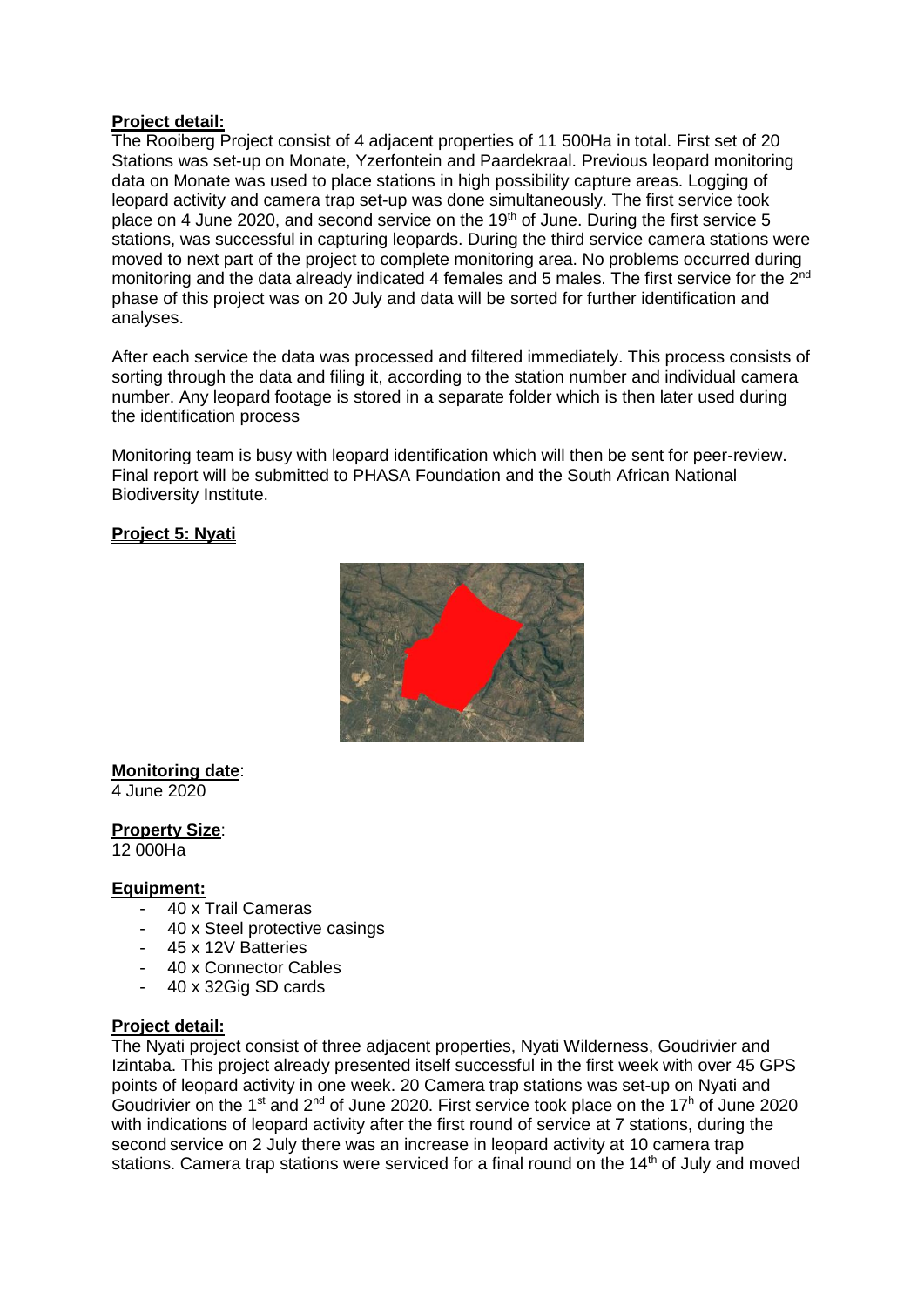to cover the next phase of the project. During the first and second service, data indicated 4 females (incl 2 cubs) and 5 males.

After each service the data was processed and filtered immediately. This process consists of sorting through the data and filing it, according to the station number and individual camera number. Any leopard footage is stored in a separate folder which is then later used during the identification process

Monitoring team is busy with leopard identification which will then be sent for peer-review. Final report will be submitted to PHASA Foundation and the South African National Biodiversity Institute.

# **Project 6: Waterberg**



# **Monitoring date**:

15 June 2020

**Property Size**:

12 000Ha

## **Equipment:**

- 40 x Trail Cameras
- 40 x Steel protective casings
- 45 x 12V Batteries
- 40 x Connector Cables
- 40 x 32Gig SD cards

## **Project details:**

The Waterberg project consist of three adjacent properties, Nooitgedacht, Kizingiti and Elandsfontein. 12 Camera trap stations was set-up on Elandsfontein and Kizingiti on the 15<sup>th</sup> and 16<sup>th</sup> of June 2020. First service took place on the 30<sup>h</sup> of June 2020 with indications of leopard activity after the first round of service at 6 stations with special footage indicating presence of a female strawberry leopard. A young male leopard was also captured eating a young calf. The second service took place on 17 July 2020. During the second service, the remaining camera trap stations were placed on Elandsfontein to cover the total monitoring area.

After each service the data was processed and filtered immediately. This process consists of sorting through the data and filing it, according to the station number and individual camera number. Any leopard footage is stored in a separate folder which is then later used during the identification process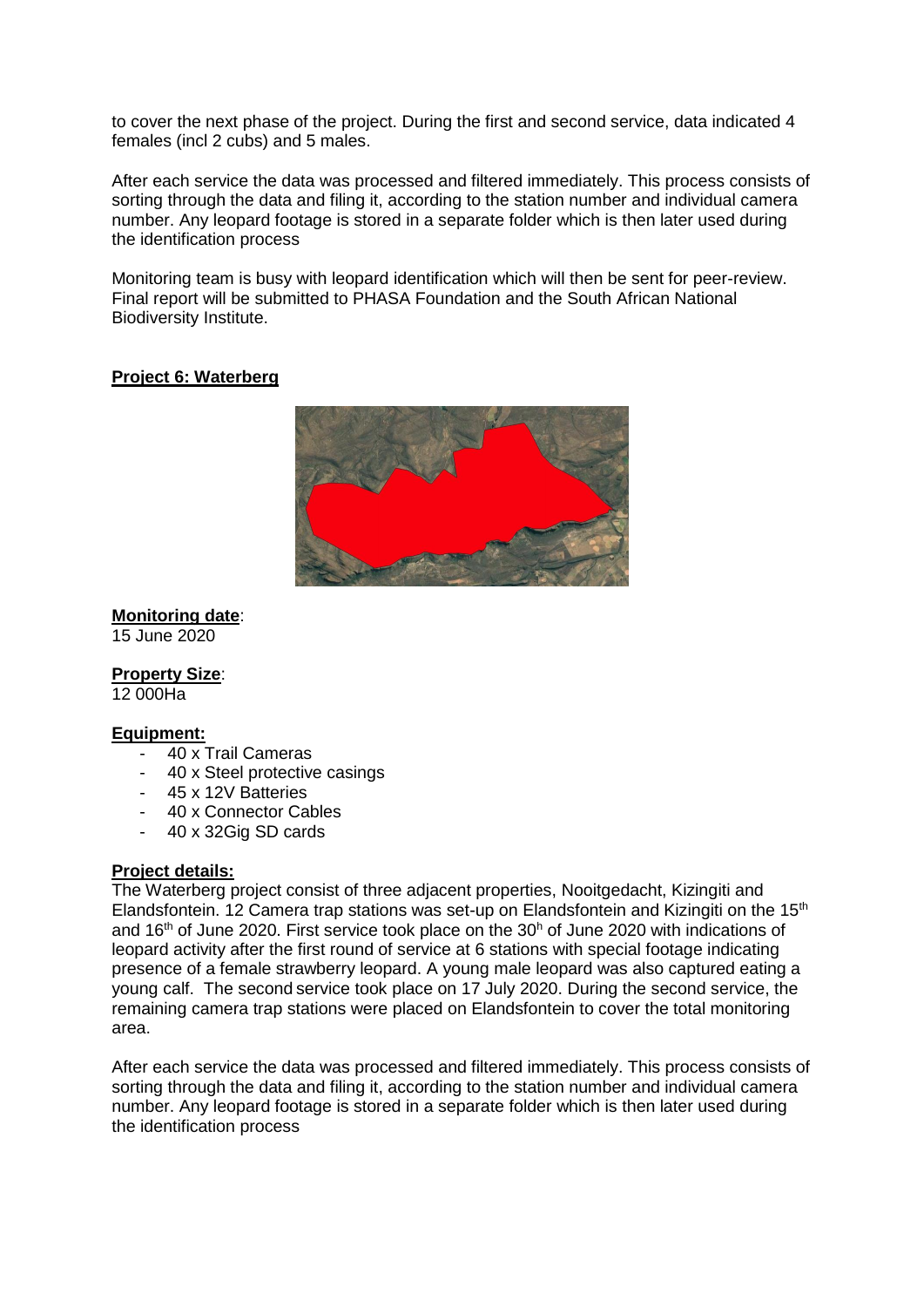Monitoring team is busy with leopard identification which will then be sent for peer-review. Final report will be submitted to PHASA Foundation and the South African National Biodiversity Institute.

# **Service data sheet:**

|                                                                                                                                                                      | AutoSave (O Off)                                                                      |                |                | 旧 り・○ - 頂 >                   | Leopard Data Log.xlsx - Read-Only - Excel |                 |                                                                                                                                                                                                                                                                                                                                                                                                                                                                 | $O$ Search      |                               |                                                           |            |                                                   | 囨<br>Mariska Nel MN                               | o                    | $\mathsf{X}$             |
|----------------------------------------------------------------------------------------------------------------------------------------------------------------------|---------------------------------------------------------------------------------------|----------------|----------------|-------------------------------|-------------------------------------------|-----------------|-----------------------------------------------------------------------------------------------------------------------------------------------------------------------------------------------------------------------------------------------------------------------------------------------------------------------------------------------------------------------------------------------------------------------------------------------------------------|-----------------|-------------------------------|-----------------------------------------------------------|------------|---------------------------------------------------|---------------------------------------------------|----------------------|--------------------------|
| File<br>Page Layout<br>Help<br><b>B</b> Share<br>Home<br>Insert<br>Formulas<br>Data<br>Review<br>View                                                                |                                                                                       |                |                |                               |                                           |                 |                                                                                                                                                                                                                                                                                                                                                                                                                                                                 |                 |                               |                                                           |            | <b>□</b> Comments                                 |                                                   |                      |                          |
| Y<br>Calibri Light $\longrightarrow  12 \rightarrow  A^*  A^* $<br>$\begin{array}{c}\n\Box \\ \vdots \\ \Box\n\end{array}$                                           |                                                                                       |                |                |                               |                                           |                 | $\mathbb{Z}$<br>$\blacksquare$<br>$\equiv \equiv \pmb{\equiv} \pmb{\gg} \sim \qquad \qquad \qquad \mbox{if} \qquad \qquad \mathsf{Q} \sim \mathsf{Wrap\,\,Text} \qquad \qquad \mathsf{Q} \sim \mathsf{Q} \label{eq:Q}$<br>$\mathbb{Z}$<br><b>B</b> $I \subseteq \vee \Box \vee \Box$ $\wedge \triangle \vee \Box$ $\equiv \Box \equiv \Box \equiv \Box$ $\Box$ Merge & Center $\vee$ $\Box$ $\Box$ $\vee$ $\Diamond$ $\bullet$ $\Box$ Conditional Formatas Cell |                 |                               |                                                           |            | V<br>$\boldsymbol{\beta}$<br>Sensitivity<br>Ideas |                                                   |                      |                          |
| Clipboard <sub>Is</sub><br>الأوا الأوار المستخدم المستخدم المستخدم المستخدم المستخدم المستخدم المستخدم المستخدم المستخدم المستخدم المستخدم<br><b>Example 19 Font</b> |                                                                                       |                |                |                               |                                           |                 |                                                                                                                                                                                                                                                                                                                                                                                                                                                                 |                 |                               | <b>Styles</b>                                             | Cells      | Editing                                           | Ideas Sensitivity                                 |                      |                          |
|                                                                                                                                                                      | $\mathbf{v} \quad \vdots \quad \mathbf{X} \quad \mathbf{v}' \quad f \mathbf{x}$<br>Q8 |                |                |                               |                                           |                 |                                                                                                                                                                                                                                                                                                                                                                                                                                                                 |                 |                               |                                                           |            |                                                   |                                                   |                      |                          |
|                                                                                                                                                                      | A                                                                                     |                | B C            | $\mathbf{D}$ and $\mathbf{D}$ |                                           |                 |                                                                                                                                                                                                                                                                                                                                                                                                                                                                 |                 |                               | $E$   $F$   $G$   $H$   $I$   $J$   $K$   $I$   $M$   $V$ | $\circ$    | P.                                                | Q                                                 | R.                   | ▲                        |
|                                                                                                                                                                      | <b>Project Station</b>                                                                |                | Camer<br>a no: | <b>Coordinates</b>            | <b>Starting date</b>                      | <b>End date</b> | <b>Service dates</b>                                                                                                                                                                                                                                                                                                                                                                                                                                            |                 | Errors (02/07) Errors (03/04) | <b>Comments</b>                                           |            | Service dates Errors (03/17)                      | <b>Comments</b>                                   | <b>Service dates</b> |                          |
| $\overline{2}$                                                                                                                                                       | Haakdoring                                                                            | -1             | <b>1A</b>      | -24.4222271, 26.9007251       | 2020/01/28                                | 2020/05/05      | 2020/02/13                                                                                                                                                                                                                                                                                                                                                                                                                                                      | 02/07 Card full |                               | Luiperd 02/02                                             | 2020/03/17 |                                                   |                                                   | 2020/04/08           |                          |
| R                                                                                                                                                                    |                                                                                       |                | 18             |                               | 2020/01/28                                | 2020/05/05      | 2020/02/13                                                                                                                                                                                                                                                                                                                                                                                                                                                      | 02/02 Card Full |                               |                                                           | 2020/03/17 |                                                   |                                                   | 2020/04/08           | G                        |
| $\overline{4}$                                                                                                                                                       |                                                                                       | $\overline{2}$ | 2A             | -24.4137841, 26.9164251       | 2020/01/28                                | 2020/05/05      | 2020/02/13                                                                                                                                                                                                                                                                                                                                                                                                                                                      | 02/07 Card full |                               |                                                           | 2020/03/17 | Card full                                         |                                                   | 2020/04/08           |                          |
| 5                                                                                                                                                                    |                                                                                       |                | 2B             |                               | 2020/01/28                                | 2020/05/05      | 2020/02/13                                                                                                                                                                                                                                                                                                                                                                                                                                                      | 01/29 Card full |                               |                                                           | 2020/03/17 | urned off Smart IR                                |                                                   | 2020/04/08           | Da<br>IO.                |
| 6 <sup>5</sup>                                                                                                                                                       |                                                                                       | 3              | 3A             | 24.4445149.26.9006829         | 2020/01/28                                | 2020/05/05      | 2020/02/13                                                                                                                                                                                                                                                                                                                                                                                                                                                      | 02/04 Card full |                               |                                                           | 2020/03/17 | Card full                                         |                                                   | 2020/04/08           |                          |
| $\overline{7}$                                                                                                                                                       |                                                                                       |                | 38             |                               | 2020/01/28                                | 2020/05/05      | 2020/02/13                                                                                                                                                                                                                                                                                                                                                                                                                                                      | 13-Feb          |                               |                                                           | 2020/03/17 | Camera was off                                    |                                                   | 2020/04/08           |                          |
| $\mathbf{8}$                                                                                                                                                         |                                                                                       | $\mathbf{4}$   | 4A             | -24.4633949, 26.9116059       | 2020/01/28                                | 2020/05/05      | 2020/02/13                                                                                                                                                                                                                                                                                                                                                                                                                                                      | 13-Feb          | Stopped taken<br>Feb          | pictures after 13 Displayd SD card is full                | 2020/03/17 | Card full                                         |                                                   | 2020/04/08           |                          |
| $\overline{9}$                                                                                                                                                       |                                                                                       |                | 4B             |                               | 2020/01/28                                | 2020/05/05      | 2020/02/13                                                                                                                                                                                                                                                                                                                                                                                                                                                      | 13-Feb          |                               |                                                           | 2020/03/17 |                                                   |                                                   | 2020/04/08           |                          |
| 10 <sup>°</sup>                                                                                                                                                      |                                                                                       | 5.             | <b>5A</b>      | -24.4575650, 26, 9313261      | 2020/01/28                                | 2020/05/05      | 2020/02/13                                                                                                                                                                                                                                                                                                                                                                                                                                                      | 02/06 Card full | Stopped taken<br>Feb          | pictures after 13 Displayd SD card is full                | 2020/03/17 | Only captured<br>3 days                           | Battery dead                                      | 2020/04/08           | (01)                     |
| 11                                                                                                                                                                   |                                                                                       |                | 58             |                               | 2020/01/28                                | 2020/05/05      | 2020/02/13                                                                                                                                                                                                                                                                                                                                                                                                                                                      | 13-Feb          |                               | Leopard 02/02                                             | 2020/03/17 | Card full                                         | Settings changed to<br>5 photos and 5min<br>delay | 2020/04/08           |                          |
| 12 <sup>2</sup>                                                                                                                                                      |                                                                                       | 6              | <b>6A</b>      | 24.4200099, 26.9704341        | 2020/03/17                                | 2020/05/05      |                                                                                                                                                                                                                                                                                                                                                                                                                                                                 |                 |                               |                                                           | 2020/03/17 |                                                   | 16GB card                                         | 2020/04/08           |                          |
|                                                                                                                                                                      | $-4$ $-1$                                                                             |                | Rhinoland      | <b>Dwaalboom</b>              | Thaba Tholo                               | Rooiberg        | Waterberg                                                                                                                                                                                                                                                                                                                                                                                                                                                       | (F)             |                               | $\pm$ 31                                                  |            |                                                   |                                                   |                      | $\overline{\phantom{1}}$ |
| 用 回<br>$\Box$ --<br>Ready                                                                                                                                            |                                                                                       |                |                |                               |                                           |                 |                                                                                                                                                                                                                                                                                                                                                                                                                                                                 |                 |                               | $+ 80%$                                                   |            |                                                   |                                                   |                      |                          |

Detailing notes of services are important, when working through data, this ensures the team has a full picture when sorting through data, it also assists to address errors and to avoid losing data unnecessarily.

# **Data Analyses:**

Currently we use a Bayesian spatially explicit hierarchical model to analyse spatial capturerecapture data (such as photographic captures), including sex as a covariate in the models to account for sex-specific capture heterogeneity. This gives us an indication of population size and density. Although the presence of leopards may be high on a property, it is important to indicate re-captures of male and female individuals.

The first three projects, Rhinoland, Dwaalboom and Thaba Tholo leopard ID'ing is complete and peer-reviewed by field specialist and experts, data is currently being analysed. The remaining three projects Rooiberg, Nyati and Waterberg data collection is still in process, data being sorted and leopard ID'ing is underway.

# **Conclusions:**

We are in process setting up new projects across Limpopo Province and filling the information gap.

The opinion of "what is said on paper is not necessarily what happens in the field" rings true to any scientist. We can have the best plan, yet we work with nature and an unpredictable variable. We aim at doing the project to the best of our abilities, giving feedback on what happens in the field. We have the support of those on the ground, making the task easier and more knowledgeable. Where science has been perceived as the obstruction the last few